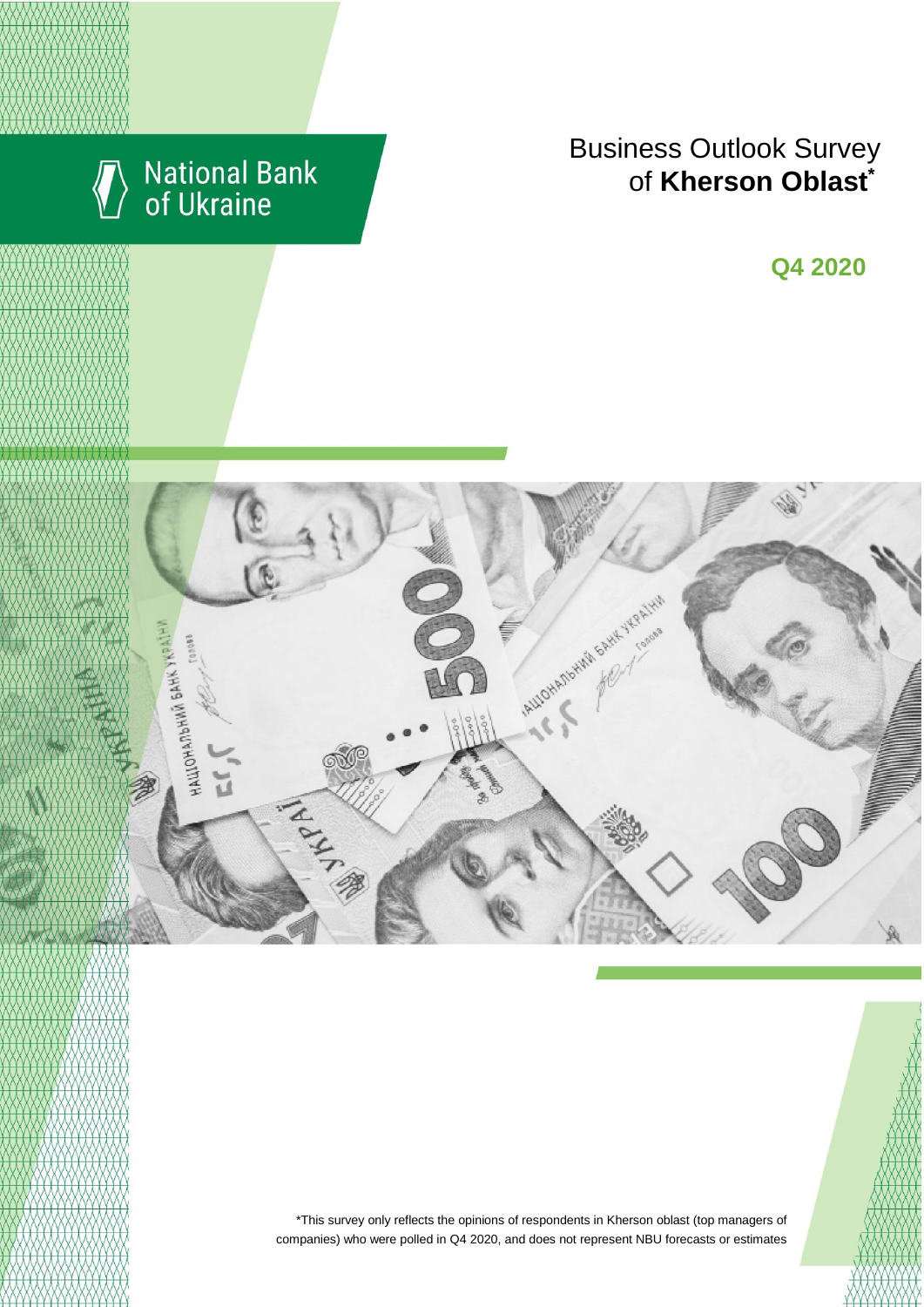**A survey of companies carried out in Kherson oblast in Q4 2020 showed that respondents expected a drop in the output of Ukrainian goods and services and weaker performance by their companies over the next 12 months on the back of a tighter quarantine.** Respondents expected inflation to increase and the domestic currency to depreciate more noticeably.

**The top managers of companies said they expected that over the next 12 months:**

- **the output of Ukrainian goods and services would drop**: the balance of expectations was (-23.1%) compared with 7.7% in Q3 2020 and (-24.4%) across Ukraine (Figure 1)
- **prices for consumer goods and services would increase** at a faster pace: the share of respondents who expected that inflation would be higher than 7.5% rose to 76.9% compared with 53.8% in the previous quarter and 50.8% across Ukraine. Respondents referred to production costs, the exchange rate and tax changes as the **main inflation drivers** (Figure 2)
- **the hryvnia would continue to depreciate more pronouncedly:** a total of 92.3% of respondents (compared to 76.9% in the previous quarter) expected the hryvnia to weaken against the US dollar, the figure across Ukraine being 87.1%
- **the financial and economic standings of their companies would deteriorate:** the balance of expectations was (-7.7%) compared with 33.3% in the previous quarter. Companies across Ukraine expected their financial and economic standings to improve slightly (1.3%) (see Table)
- **total sales would rise at a slower pace**: the balance of responses was 7.7% compared with 23.1% in the previous quarter. External sales were expected to rise at a fast pace: the balance of responses was 50.0% (0.0% in Q3 2020). Overall, companies across Ukraine expected sales to increase moderately, the balances of responses being 7.1% and 3.8% respectively
- **investment in both construction and machinery, equipment, and tools would increase:** the balances of responses were 8.3% and 15.4% respectively compared with ((-30.0%) and 8.3% in the previous quarter). The balances of responses across Ukraine were (-4.5%) and 3.8% respectively
- **staff numbers would remain unchanged** (such expectations have been reported for three quarters in a row): the balance of responses was 0.0%. Across Ukraine, staff numbers were expected to decrease, with a balance of responses of (-9.9%) (Figure 4)
- **both purchase and selling prices would grow rapidly:** the balances of responses were 92.3% for each (compared with 92.3% and 61.5% in Q3 2020 respectively) (Figure 6). Raw material and supplies prices and labor costs were referred to as the main selling price drivers (Figure 7)
- **the growth in per-unit production costs** and **wage costs per staff member would accelerate:** the balances of responses were 84.6% and 92.3% respectively (compared with 66.7% and 76.9% in Q3 2020) (Figures 4 and 6).

Respondents referred to the tax burden as **the main drag on the ability of their companies to boost production** (Figure 5). The impact of weak demand was reported to have increased significantly compared to the previous quarter.

Respondents expected **an increase in their borrowing needs** in the near future (Figure 8). The respondents who planned to take out bank loans usually opted for domestic currency loans. There was an increase in the percentage of respondents reporting tighter lending conditions (Figure 9). Respondents cited high loan rates as the main factor that deterred them from taking out corporate loans (Figure 10).

**All of the respondents** said that **they had encountered no difficulties in effecting transactions with funds deposited in bank accounts** (compared with 96.9% across Ukraine).

**Assessments of financial and economic standings as of the time of the survey** (Figure 3)

- **Companies assessed their current financial and economic standings as satisfactory:** the balance of responses was 0.0% compared with (-5.6%) in the previous quarter and (-3.2%) across Ukraine.
- **Finished goods stocks** had increased and **were assessed at a level higher than the normal one:** the balance of responses was 14.3% compared with (-14.3%) in Q3 2020.
- **Spare production capacity had decreased.** Respondents said they would need additional capacity to meet any unexpected rise in demand: the balance of responses was (-7.7%) (compared with 23.1% in Q3 2020).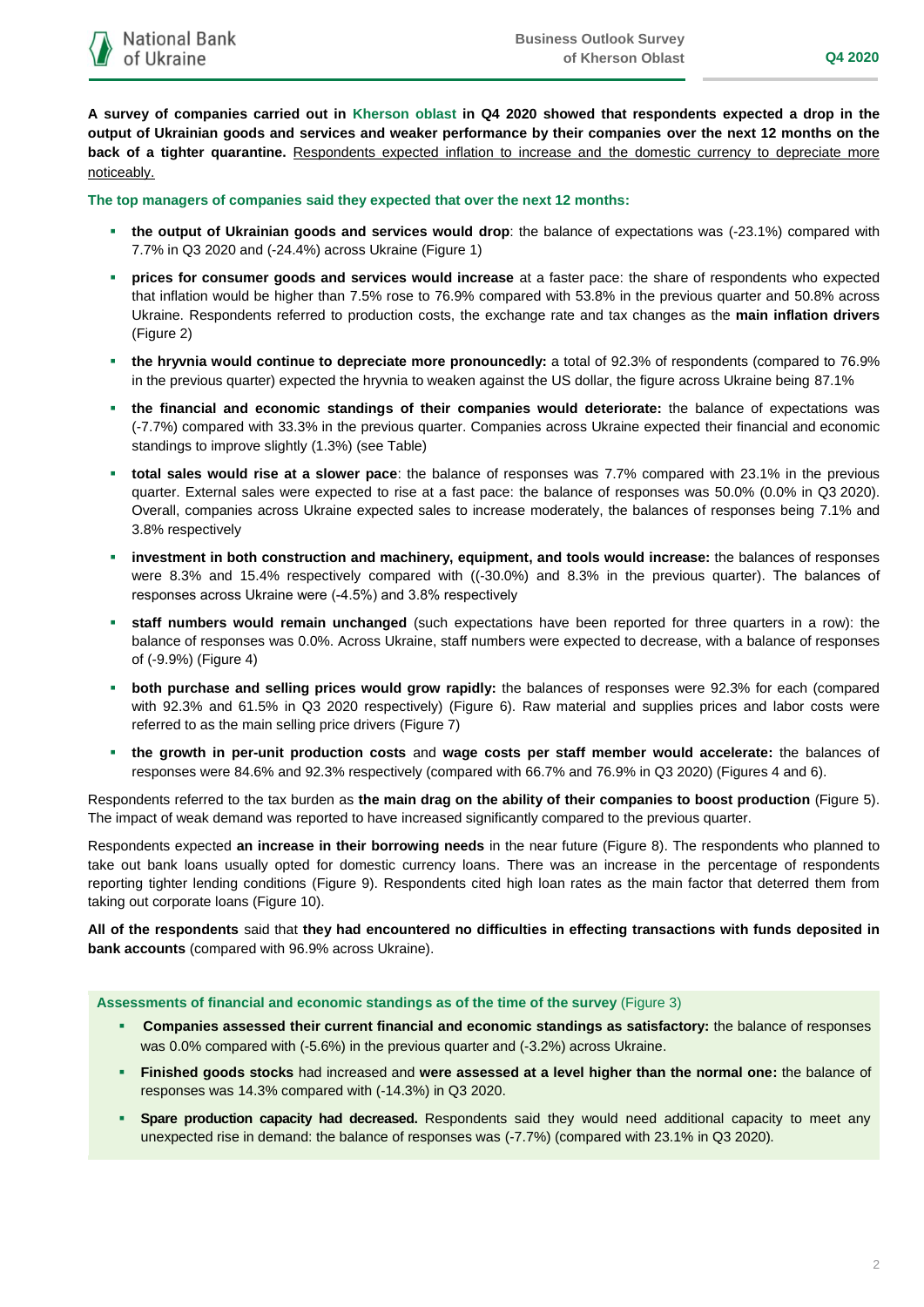### **Survey Details1,2**



- **Period: 5 November through 28 November 2020.**
- A total of 13 companies were polled.
- A representative sample was generated on the basis of the agricultural sector.



## **Business Outlook Index for Next 12 Months in Terms of Oblasts<sup>3</sup>, %**

\*a quartile is the v alue of the BOI where an ordered sample is div ided into f our equal-sized subgroups

\*\*a median is the v alue of the BOI in the middle of an ordered sampled where the sample is divided into two equal-sized subgroups

#### **Table. The Business Outlook Index of Companies in Kherson Oblast and Its Components**

| <b>Expectations over next 12 months for</b>   | Balances of responses, % |         |                               |         |        |
|-----------------------------------------------|--------------------------|---------|-------------------------------|---------|--------|
|                                               | Q4 19                    | Q1 20   | Q <sub>2</sub> 2 <sub>0</sub> | Q3 20   | Q4 20  |
| Financial and economic standings              | 30.8                     | 25.0    | 15.4                          | 33.3    | $-7.7$ |
| <b>Total sales</b>                            | 7.7                      | 18.2    | 0.0                           | 23.1    | 7.7    |
| Investment in construction                    | 0.0                      | $-16.7$ | $-7.7$                        | $-30.0$ | 8.3    |
| Investment in machinery, equipment, and tools | 25.0                     | 8.3     | 0.0                           | 8.3     | 15.4   |
| Staff numbers                                 | 0.0                      | $-18.2$ | 0.0                           | 0.0     | 0.0    |

<sup>2</sup> Data for totals and components may be subject to rounding effects.

1

<sup>1</sup> This sample was generated in proportion to the contribution of each oblast and each economic activity to Ukraine's gross value added.

<sup>&</sup>lt;sup>3</sup> The business outlook index (BOI) is an aggregate indicator for expected business performance over the next 12 months. It is calculated using the balances of respondents' responses regarding changes in the financial and economic standings of their companies and future economic activity.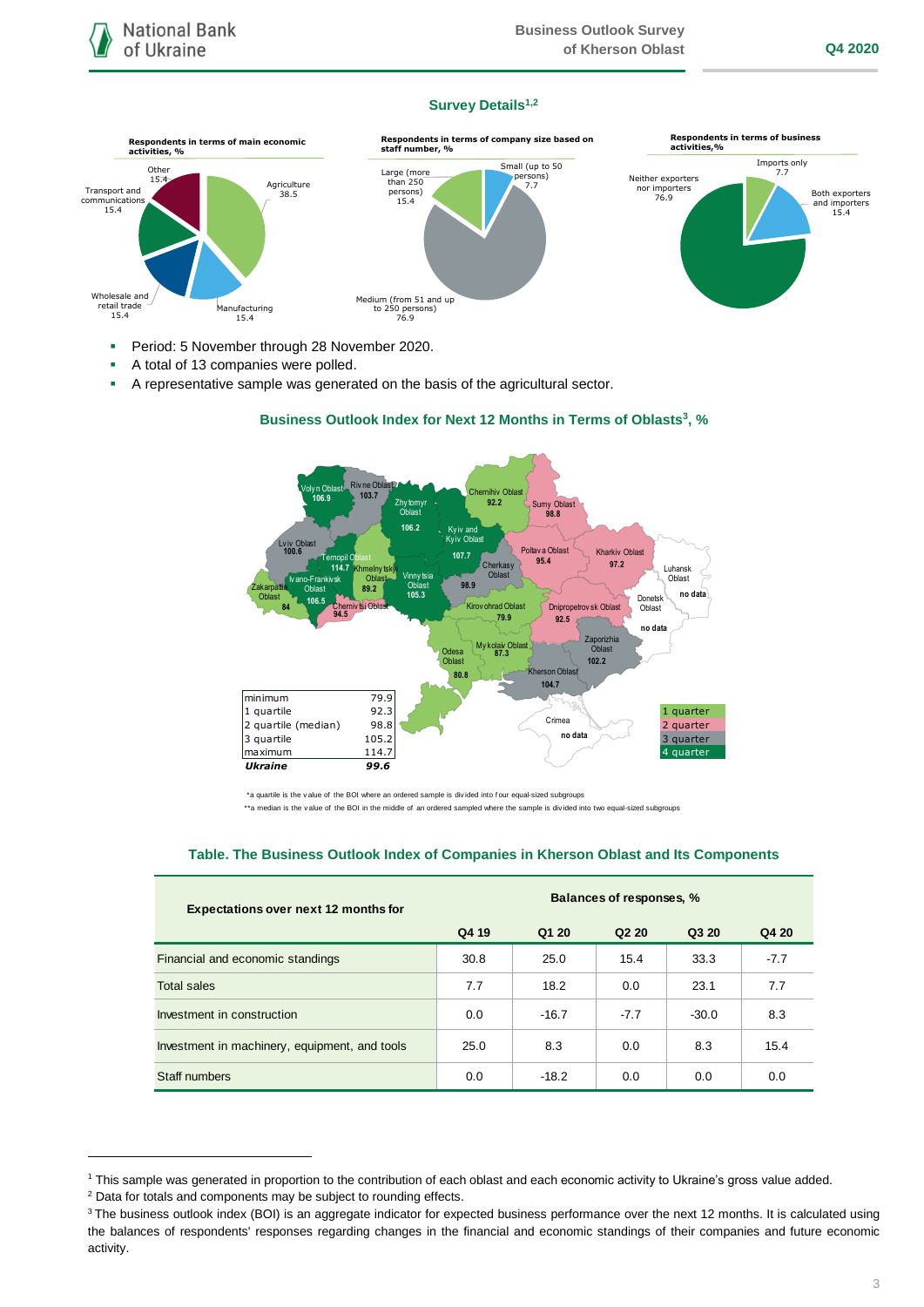

#### Figure 1 Figure 2







**Companies' economic activity as of the time of the survey, balance of responses**







## Figure 3 Figure 4

**Staff level and wage cost expectations for next 12 months, balance of responses**





**Expectations of producer prices for next 12 months, balance of responses**